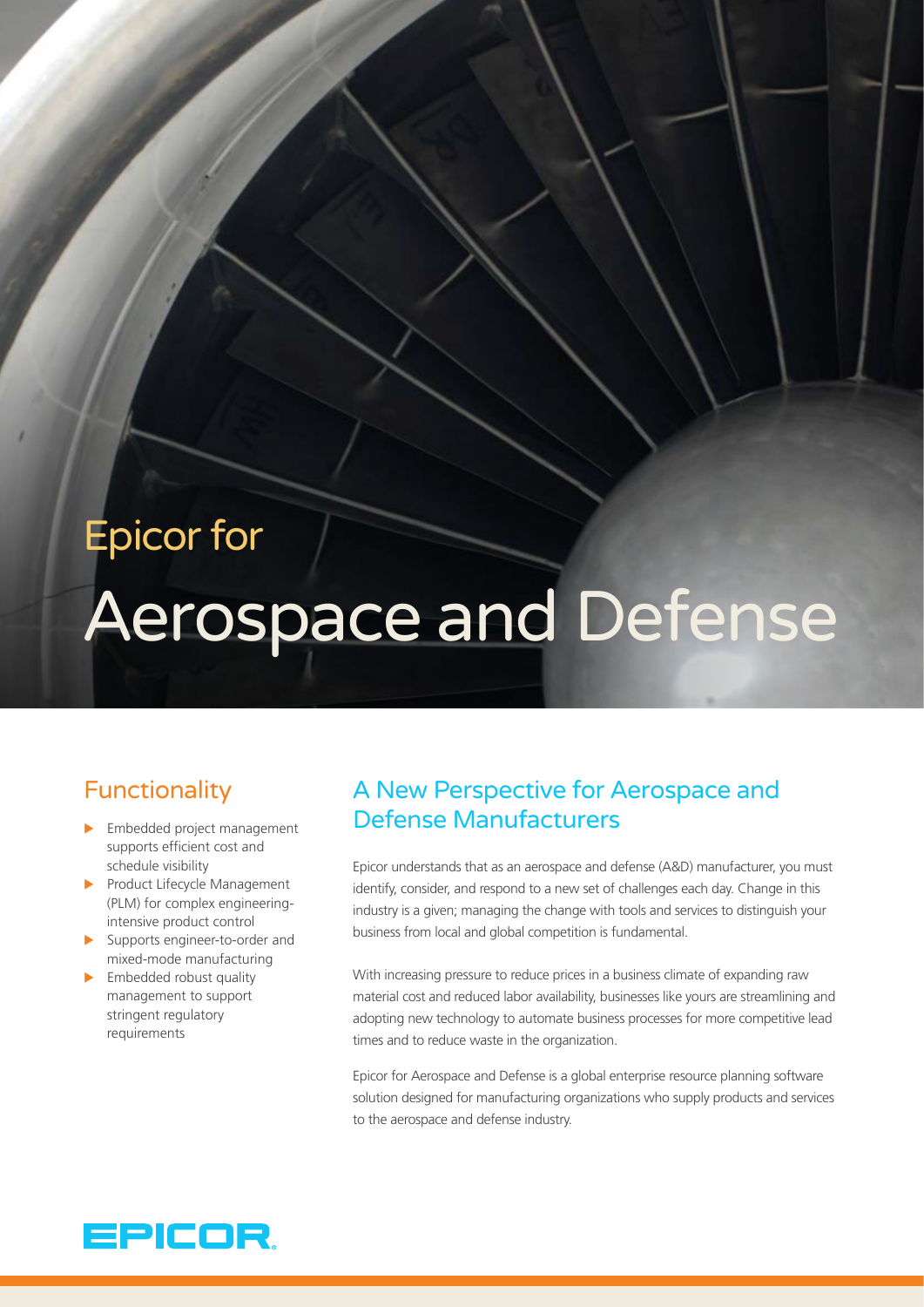#### Putting Your Customer at the Center of Your Business

A&D manufacturers are continually being monitored for delivery performance, cost, and quality by their customers. In an effort to assist your organization in maintaining your premier status as an A&D supplier, Epicor for A&D offers a suite of functionality designed to put the demands of your customer first. Embedded Customer Relationship Management (CRM) functionality provides complete workflow for each estimate, including customer sign-off, at each critical stage from initial design through estimate. Additionally, with embedded Demand Management and full Electronic Data Interchange (EDI) collaboration, customer demands can be implemented in real time.

#### Quote to Cash Project Management

Project success is critical to bottom-line profitability for A&D companies. Robust project management capabilities are required to ensure that the impacts of running behind schedule or over budget are avoided. Project scope needs to be managed constantly with variations identified immediately. Epicor Project Management is a comprehensive solution for program managers who plan and execute simple or complex projects that can require intricate multilevel phases as well as strict costing and complex billing methods.

Profit margins can get lost in the details. Managing simple to multilevel projects and the details required for optimum visibility, profitability, and on-time delivery can be difficult, especially if multiple systems are deployed for defining, estimating, procuring, reporting of plant labor, and in-process status.

Epicor for A&D provides embedded project management to handle the complete unique quote to cash cycle that A&D companies require. Project management starts with the initial definition of work breakdown structures (WBS), single and multiple levels, including phases, tasks, and budgets. Bidirectional integration with Microsoft® Office® Project gives program managers an additional tool to use to easily manipulate the schedule and simplify the planning of any project. Project templates and copy capability is another method to simplify the often difficult task of project definitions. The WBS fully supports the proposal and estimating process which gives estimators a complete picture of the project or program, eliminating costly mistakes in the proposal and quote. With multilevel indented bill of material and routing functionality, complex assemblies can be estimated in a single entity, reducing costly redundancies and inefficiencies. Additionally, as a result of comprehensive cost controls that factor labor, material, burden, overhead, and subcontracting, estimates are driven from accurate costing measures for peace of mind in the validity of the final estimate.

Once the project moves from the proposal to contract, project milestones, production jobs, procurement, revenue recognition, and invoicing are fully supported. Complete visibility of costs at each level of the WBS and rolled up costs are easily accessible all the way up through the project structure. For added project insight cross-project analysis of key elements such as a material class, burden, or labor type is standard. At all times, throughout the whole process, embedded project analysis and reporting combined with business process management provides accurate and up-to-date status information and meaningful alerts. Project manufacturing capabilities cover the operations side of the business from materials planning, procurement, and manufacturing to customer delivery.

To complete the quote-to-cash cycle, project invoicing methods include milestone billing, time and materials, cost plus, and progress billing. The comprehensive project management,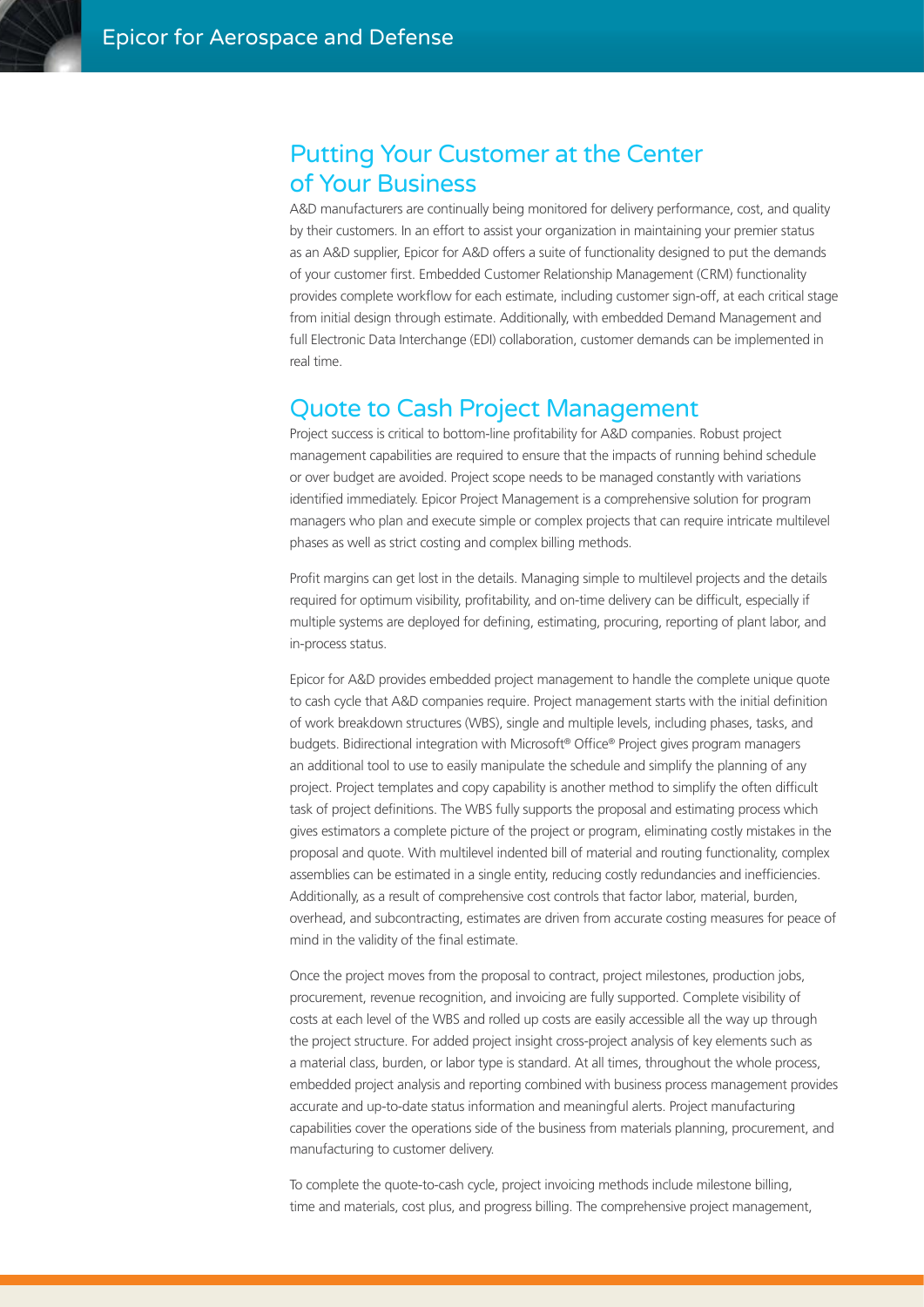costing, billing, and revenue recognition functionality guarantee compliance with contract requirements and accounting standards.

## Unique Requirements for Analysis and Reporting

Epicor offers flexible reporting options and includes project or program analytics for real-time project analysis for reporting status and exceptions, including real-time revenue recognition as it happens rather than at the end of the project. Epicor Dashboards permit the combination of multiple capabilities such as inquiries, ad hoc reports, workbenches, graphical analysis, tactical business intelligence, alerts, and business monitoring—all in a single dashboard. These analytics lay the foundation for A&D industry requirements.

## Meeting Strict Guidelines for Product Data

Product and program specific data for A&D manufacturers is especially stringent due to governmental and industry standards for recording products at the design, production, sourcing, and delivery stages. Support for stringent product traceability, including lot traceability and lot attributes, top and lower level serial tracking, along with product documentation and revision change control are core to the system. The Epicor robust PLM is a comprehensive end-to-end solution developed to manage all aspects of a product's lifecycle, as well as enabling enterprises to control the enormous amount of electronic documentation that they produce. From engineering to production to service to finance, complete product history and visibility is available.

# Maintaining Supplier Status Through Delivery Performance

It's a known fact that the number of suppliers servicing the A&D manufacturing industry has been greatly reduced in the last decade. For A&D manufacturers, offering superior day-to-day delivery performance coupled with the agility to rapidly respond to requests, offers added value to customers by supporting long-term relationships and providing a needed competitive advantage.

Whether you are looking for rapid response to electronic requests via EDI orders and change orders, scheduling accuracy with embedded Advanced Planning and Scheduling, or the ability to more accurately estimate lead times with Capable to Promise functionality, Epicor for A&D offers a complete suite

of tools to streamline business processes and stay on top of delivery schedules. Simplified electronic collaboration with your suppliers is supported through Epicor's Supplier Connect.

#### Improve Lead Times and Reduce Waste With Lean **Methodologies**

Innovative manufacturers who deploy Lean methodologies business-wide reap huge benefits in terms of customer satisfaction and overall business performance.

Epicor for A&D can help manufacturers looking to reduce wasted processes from the office to the plant floor, through use of fully integrated systems and streamlined business processes. Additionally, support for cell-based strategies and demand pull systems provide the framework for elimination of waste in the manufacturing process. Epicor for A&D offers embedded Kanban functionality (i.e. signal to manufacture or move product) that offers functionality required to manage several types of electronic signals for Kanban control. As supply levels or order demand requires additional product, Kanbans are automatically triggered for replenishment.

## Maximize Equipment **Effectiveness**

Epicor Mattec® Manufacturing Execution System (MES) empowers A & D manufacturers with real-time performance data and the ability to eliminate inaccurate and timeconsuming manual data collection. Producers who extend their Epicor system with automatic production monitoring enable operators to focus on making quality product–they anticipate and avoid problems, eliminate downtime, and maximize throughput–all from the front lines, and long before issues can affect performance. The real-time data also provides instant, accurate insight on equipment status and tool effectiveness, so you can achieve informed lights out manufacturing. The "production pulse" paves the way for accurate, consistent performance metrics so the entire team can focus on getting better–Overall Equipment Effectiveness, run rates, scrap, yield, and much more. It's all delivered in a way that makes sense for each individual–from the shop floor to the top floor –with operator depth and dimension to help you pinpoint and tackle chronic loss. Better performance with Epicor Mattec MES helps you boost quality, customer service, and competitiveness. Epicor Mattec MES supports digital and analog machine signals directly from machines or sensors, or via PLC or OPC-compliant PLC.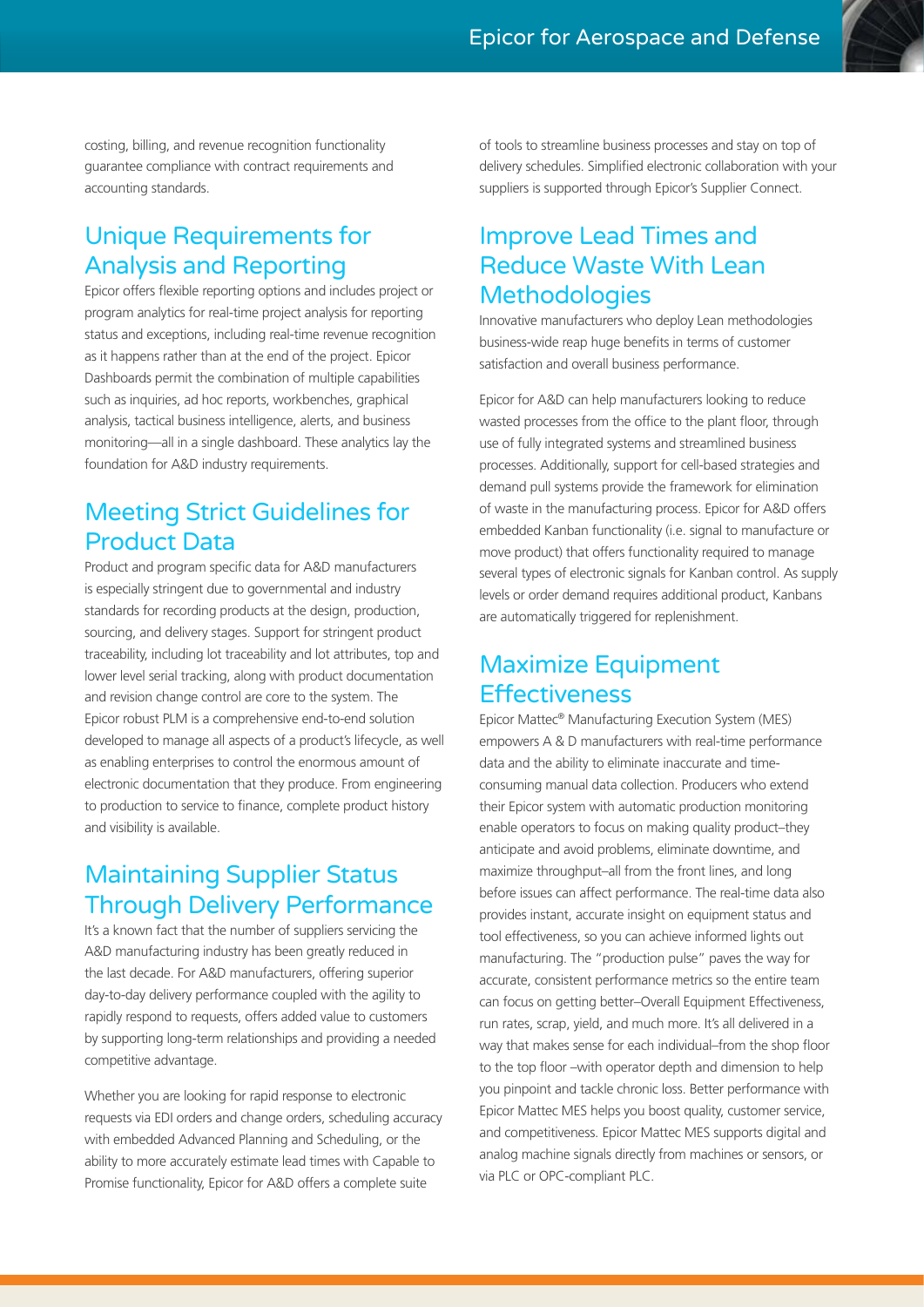#### Regulatory Compliance

On top of the other challenges facing A&D manufacturers, a stringent set of governmental and industry mandated regulatory requirements that demand tight control of manufacturing process and traceability, along with strict business practices, are further stressing A&D organizations. From International Financial Reporting Standards (IFRS), Sarbanes-Oxley (SOX), ISO/ AS9100 to International Traffic In Arms Regulations (ITAR) today's A&D manufacturer is faced with challenges that eat at the bottom line of their profits. Epicor's robust infrastructure offers a comprehensive approach to automating the compliance process and provides the ability to generate a complete audit trail of all changes made to the data and records—the who, what, when, and where of the change.

#### Gaining Margin with Additional Services

Manufacturing plants that at one time were just producing products are now looking for new ways to be competitive and enhance profit margins. In response to customer demands, more and more are taking on stricter quality functions, requirements, and providing turnkey manufacturing of complete assemblies. New offerings such as onsite installation and aftermarket maintenance, repair, and overhaul (MRO) opens up new markets and provides a competitive advantage. For these manufacturers, Epicor for A&D offers Field Service capabilities for organizations that install, repair, or service offsite or at the plant. You can centralize all processes related to the dispatching of technicians and cost reporting of service calls in the field. From service-level agreements to service call center dispatching to warranty and return, complete full circle tracking of service events and billing are offered.

With Epicor Mobile Field Service, your resources in the field and in the back office will collaborate more productively, be more responsive to customer needs, and provide superior levels of service. This enterprise mobility solution for field service providers incorporates comprehensive field service functionality and full data synchronization in an easy-to-use, workflow based mobile application for wireless mobile devices, smartphones, and tablets.

#### Diversifying Your Workforce

In this business climate, many manufacturers are stepping up new programs for recruiting new workers and crosstraining existing workers. Along with these new initiatives, new industry mandates requiring strict proof of competence and training are forcing manufacturers to move beyond their

excel spreadsheets to systems that automate tracking of the workforce. Epicor Human Capital Management (HCM) is a comprehensive, configurable human resource information system (HRIS) that empowers users by automating your HR processes enabling you to meet strict mandates for employee skill, certifications, and qualifications.

# Supporting Extended and Global Operations

With competitive pressures driving many manufacturers to expand globally where labor is considerably less expensive coupled with recent trend in plant consolidations, many manufacturers today, both large and small, find themselves suddenly managing multiple sites disparately.

Epicor for A&D offers comprehensive multisite capabilities coupled with global presence to meet your company's requirements for local support. Competing globally and domestically—bridging geographic and strategic diversity and eliminating supply chain inefficiencies—can be accomplished with the technologies to streamline intra- and inter-company processes and communicate quickly and accurately.

Synchronization of complex relationships which determine supply, demand, and fulfillment is the means to reaching new, industry-leading levels of business performance, all while adhering to global standards for trade of parts such as GTIN-14 and RoHS compliance. Epicor for A&D can help you achieve maximum efficiencies across your globally extended enterprise.

#### Epicor Social Enterprise

Epicor Social Enterprise is a collaboration solution that provides a fundamental shift in the way A&D organizations engage with their ERP to make decisions about their business. Fully embedded within Epicor ERP to enable access to all the business information, Social Enterprise fosters cross-company collaboration bringing social media concepts and contextual information together in a single tool where everyone is able to collaborate directly with each other around Epicor ERP. This allows people to share information with each other building up knowledge bases, working together to solve problems (crowd sourcing), while creating a repository in which no good ideas are lost. Users do not need in-depth knowledge of the Epicor toolset to subscribe and unsubscribe to information as and when they want. Epicor Social Enterprise will enable real time collaboration in areas critical to success for your A&D business processes such as; bid and proposal preparation, project management, engineering change control, and quality improvement initiatives.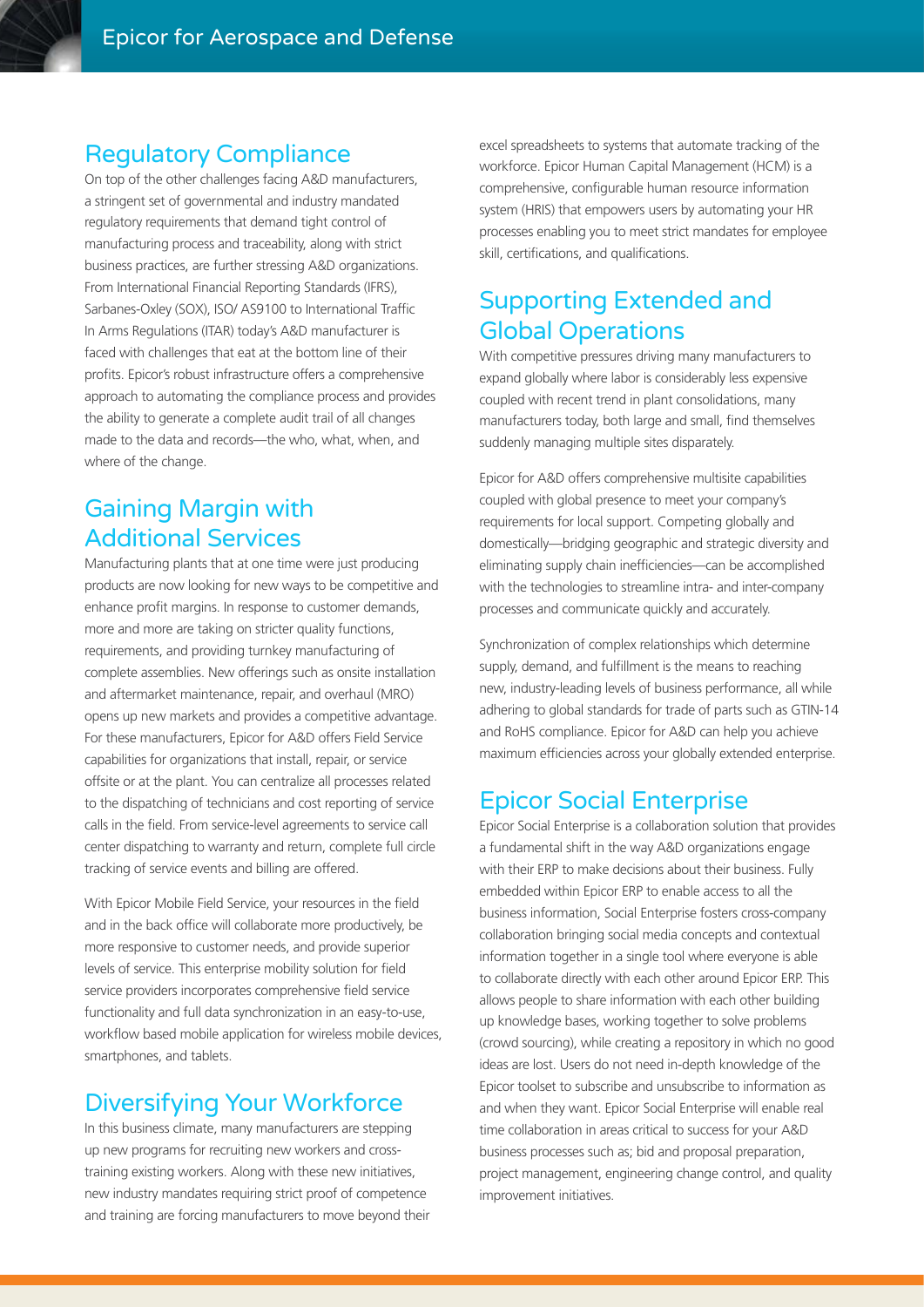#### Robust Technology Framework

Epicor is uniquely positioned with a complete suite of applications based on 100% service-oriented architecture, protecting your investment in software and services well into the future. Why are web services so important to manufacturers, particularly in A&D? Outside of all the reasons organizations look to web services for deployment; speed, stability, reusability, and more. For midsize manufacturers who supply top A&D manufacturers, the incentive is imminent to drive electronic connection more firmly into their supply chain. Web services collaboration is fast becoming a necessity to doing business.

Supporting your business strategies with applications built on service-oriented architecture (SOA) keeps the door open for A&D businesses by meeting both the immediate requirement for scalability while supporting an open philosophy in the event your business strategy changes. SOA simplifies the coming together of established infrastructures to make acquisition and merger less painful—attractive to companies looking to acquire.

#### Flexible Deployment Options

As your business grows and changes, you need a solution that can grow and change with you As a single solution able to be deployed on premise, hosted, or in the cloud, Epicor for Aerospace and Defense provides unprecedented deployment flexibility. For example, if your business has limited IT resources you may opt to initially deploy the solution in a hosted model or in the cloud. As your business changes you may subsequently opt to redeploy Epicor ERP on premise.

Epicor is one of the few vendors to have architected a full multitenant software as a service (SaaS) and on-premise version out of a single product and is the only leading vendor who has deployed it to customers.

#### Industry Leading Service and Support

Epicor has over 40 years of experience delivering industry focused, world-class solutions, and ongoing customer care and service to over 20,000 customer installations. It is a true global solutions partner with support offices all over the world. The key vehicle that transforms Epicor for Aerospace and Defense into a successful business solution is our Signature Implementation Methodology. Epicor delivers among the most cost effective and efficient techniques to plan, design, validate and deploy your Epicor solution. Staffed with direct employees around the globe who are properly trained and equipped with world-class implementation tools, Epicor follows our proven 5-stage Signature Methodology designed specifically around Epicor software and our customers. The end result is an on-time, on-budget implementation of your Epicor solution that allows your company to quickly begin using Epicor for Aerospace and Defense in day-to-day operations thereby saving you time and money by providing broad functionality at a lower total cost of ownership.